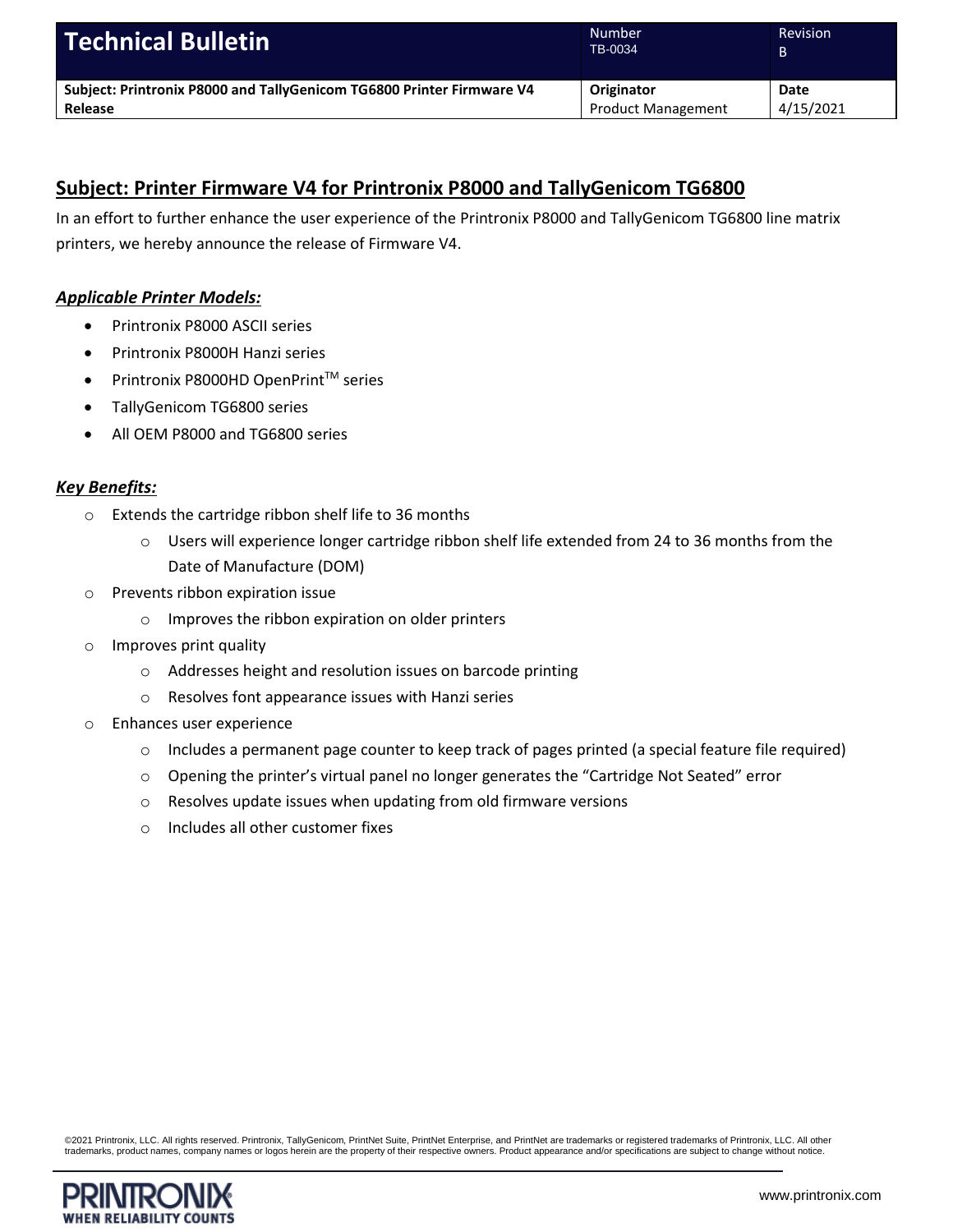| <b>Cartridge Ribbon Technical Bulletin</b>                            | <b>Number</b><br>TB-0034  | <b>Revision</b> |
|-----------------------------------------------------------------------|---------------------------|-----------------|
| Subject: Printronix P8000 and TallyGenicom TG6800 Printer Firmware V4 | Originator                | Date            |
| Release                                                               | <b>Product Management</b> | 4/15/2021       |

# **Frequently Asked Questions:**

## **1. When is Firmware V4 available?**

All P8000 and TG6800 series printers manufactured in our Malaysia factory after February 6, 2021 are preloaded with Firmware V4. All P8000 and TG6800 series printers manufactured prior to that date require a firmware update to capitalize on the aforementioned benefits. Printers equipped with Firmware V4 come with serial numbers starting at 8P8V4.

**2. Will there be any technical disruption on the printer after upgrading to Firmware V4?**

Our authorized service technicians are properly trained to perform the firmware update to ensure there will not be any technical issues.

**3. Is it possible to downgrade the printer to an older firmware version after updating to Firmware V4?** No, the printer cannot be downgraded to an older firmware version once upgraded to Firmware V4.

## **4. What does the 36-month shelf life mean?**

The cartridge ribbon is set to expire after 36 months from the Date of Manufacture (DOM). The DOM and the Expiration Date are clearly marked and printed on the cartridge ribbon and the packaging box.

## **5. Can my existing cartridge ribbon inventory work after the printer is upgraded to Firmware V4?**

Yes, all existing cartridge ribbons would work after the upgrade, if the cartridge ribbons have not expired.

- Beginning April 19, 2021, all cartridge ribbons manufactured in our Malaysia factory have a 36-month shelf life, from the Date of Manufacture.
- All cartridge ribbons manufactured prior to April 19, 2021 had a 24-month shelf life. The shelf life can be extended by 12 months if the printer is upgraded to Firmware V4.

## **6. How to identify the existing firmware version on the printer?**

- Using the front panel: Go to printer menu  $\rightarrow$  Diagnostics  $\rightarrow$  Software Build
- Using the printer configuration report: Firmware version is shown on line 001
- Using the printer web page: Firmware version is shown on the right panel, under "Printer Status"
- Using PrintNet Enterprise Suite 5.01F: Firmware version is shown at the end of the printer status line

#### **7. How to upgrade printer firmware from an old version to the latest version?**

The firmware can be downloaded into the printer via PrintNet Enterprise, Command Prompt, or Windows Driver. The newer version will overwrite the older version.

©2021 Printronix, LLC. All rights reserved. Printronix, TallyGenicom, PrintNet Suite, PrintNet Enterprise, and PrintNet are trademarks or registered trademarks of Printronix, LLC. All other trademarks, product names, company names or logos herein are the property of their respective owners. Product appearance and/or specifications are subject to change without notice.

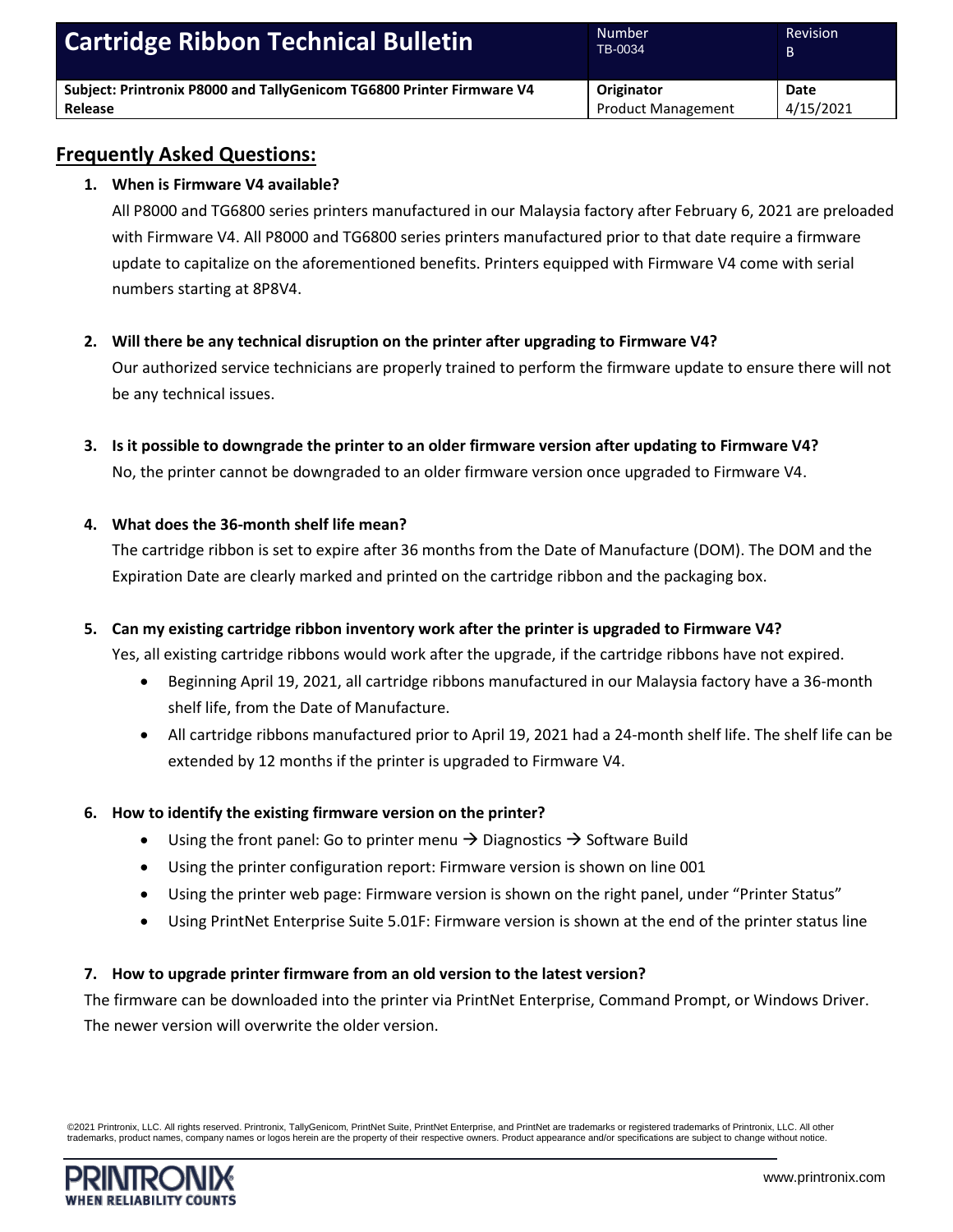| <b>Cartridge Ribbon Technical Bulletin</b>                            | Number<br>TB-0034         | <b>Revision</b> |
|-----------------------------------------------------------------------|---------------------------|-----------------|
| Subject: Printronix P8000 and TallyGenicom TG6800 Printer Firmware V4 | Originator                | Date            |
| Release                                                               | <b>Product Management</b> | 4/15/2021       |

#### **8. What to do if the upgrade is unsuccessful?**

You can download it again using a different method or interface. If the current firmware is of an older version, the firmware upgrade must be done in sequential order. For example, if your current version is V1.xxx, please download V2.xxx first, followed by V3.xxx and then V4.xxx.

## **9. What to do if the "CART EXPIRED" issue occurs again after upgrading the firmware?**

Check if a genuine cartridge is being used. If the problem continues, contact Printronix service team and provide the long printer configuration report, the cartridge date code, the debug capture (if possible) and a description of how the issue occurred so Printronix can help resolve the issue. To ensure a smooth upgrade process, it's always recommended that the cartridge ribbon in the printer is more than 6 months before the Expiration Date when upgrading the firmware.

## **10. Will upgrading the printer firmware affect the print settings and configurations?**

Depending on the download method, for most instances it will reset them to factory default. It is recommended to upload the configurations before downloading the firmware so the settings and configurations can be restored quickly after firmware upgrade. This can be done via either PrintNet Enterprise or the printer's web page.

| Applicable Printer         | <b>Error Message</b>  | Explanation                                                                                                                                              |  |
|----------------------------|-----------------------|----------------------------------------------------------------------------------------------------------------------------------------------------------|--|
| P8000 / TG6800             | <b>CART EXPIRED</b>   | Cartridge ribbon has exceeded its expiration date                                                                                                        |  |
| <b>ASCII Series</b>        | <b>USED CARTRIDGE</b> | Cartridge is rejected as a duplicate (indicating a counterfeit)                                                                                          |  |
|                            | V3 COMM ERR           | Cartridge is rejected due to authentication failure (indicating a<br>$\bullet$<br>counterfeit)                                                           |  |
|                            |                       | For printers manufactured prior to April 19, 2021<br>٠                                                                                                   |  |
|                            | <b>CRTG COMM ERR</b>  | Cartridge is rejected due to authentication failure (indicating a<br>$\bullet$<br>counterfeit)                                                           |  |
|                            |                       | For printers manufactured April 19, 2021 onwards                                                                                                         |  |
|                            | <b>CRTG MISSING</b>   | No cartridge is installed (could also indicate a counterfeit is installed)                                                                               |  |
| P8000 Hanzi and            | 422: CRTD EXPIRED     | Cartridge ribbon has exceeded its expiration date                                                                                                        |  |
| <b>OpenPrint HD Series</b> | 423: USED CART        | Cartridge is rejected as a duplicate (indicating a counterfeit)                                                                                          |  |
|                            | 422: V3 COMM ERR      | Cartridge is rejected due to authentication failure (indicating a<br>$\bullet$<br>counterfeit)<br>For printers manufactured prior to April 19, 2021<br>٠ |  |
|                            | 422: CRTG COMM ERR    | Cartridge is rejected due to authentication failure (indicating a<br>$\bullet$<br>counterfeit)<br>For printers manufactured April 19, 2021 onwards<br>٠  |  |
|                            | 427: CRTG MISSING     | No cartridge is installed (could also indicate a counterfeit is installed)                                                                               |  |

#### **11. What error messages are possible and what do they mean?**

©2021 Printronix, LLC. All rights reserved. Printronix, TallyGenicom, PrintNet Suite, PrintNet Enterprise, and PrintNet are trademarks or registered trademarks of Printronix, LLC. All other trademarks, product names, company names or logos herein are the property of their respective owners. Product appearance and/or specifications are subject to change without notice.